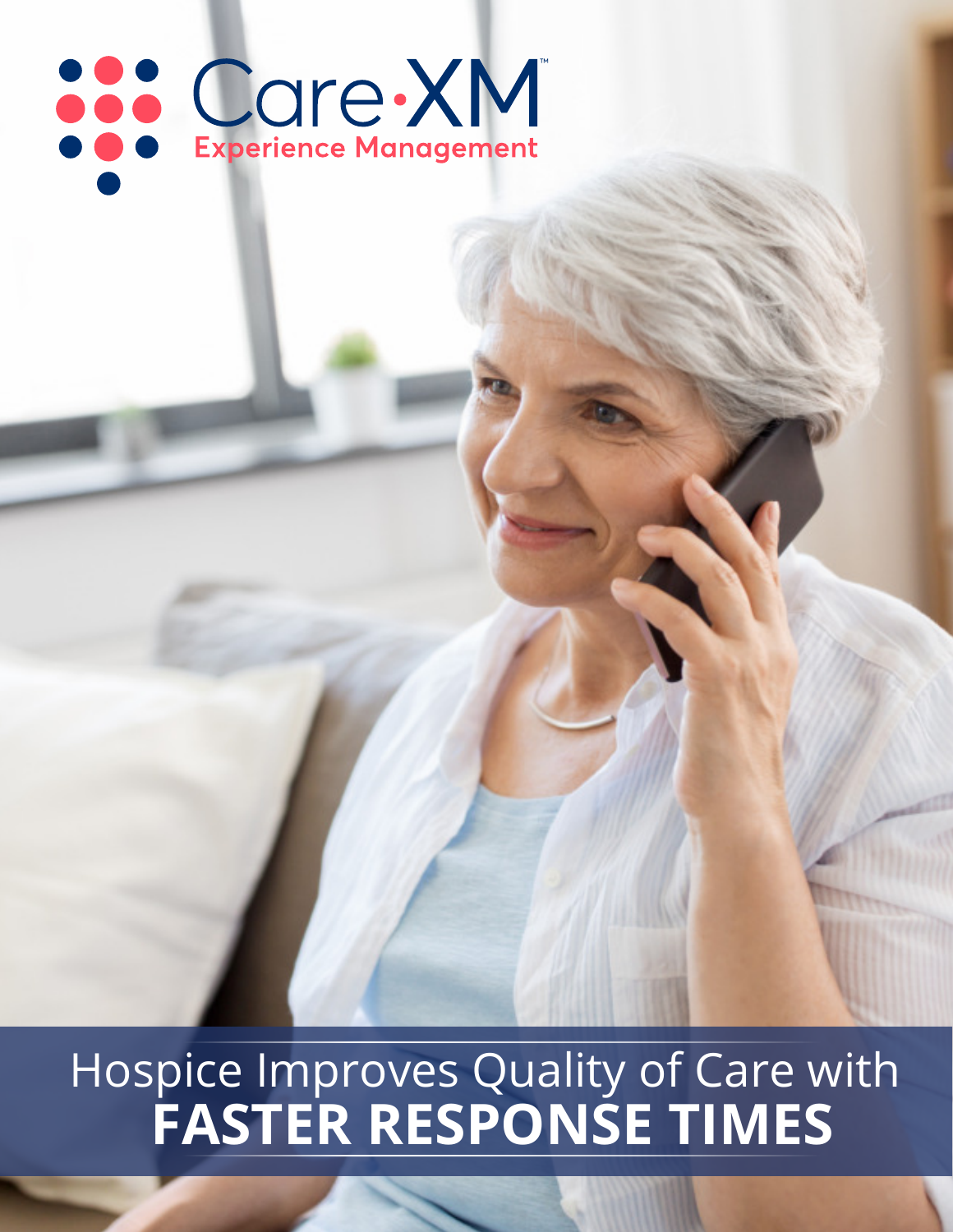#### **- ABOUT THIS HOSPICE -**

*This is a large multi-state hospice organization*  covering a service area of 18 counties and supporting an average census of nearly 640.

In addition to end-of-life and palliative care, services provided include nondenominational counseling, grief support, a volunteer-based assistance program, as well as special pediatric and perinatal programs for life-limiting illness in the very young.





#### **Growing Pains**

This sprawling hospice had a vision for change. Serving over 18 counties across two Southern states, the organization's centralized approach to providing afterhours triage, customer service to their patients and caregivers, and scheduling of on-call nurse visits was beginning to show its weaker points.

Census numbers were increasing while staffing issues strained team morale and negatively impacted the organization's high standard of care. The hospice leadership was in serious need of a solution that would *support their continued growth* while *improving their quality of care* for patients and caregivers.

#### **- THE IDEAL SOLUTION WOULD-**

*Provide* immediate clinical rollover afterhours phone support *Assist in decentralizing* their strategy of care *Drastically decrease* call wait times *Enable detailed call reporting* for improving internal processes *Ensure seamless* continuity of care



The hunt for this solution would lead them down a path of trial and error that would eventually arrive at CareXM and a unique mHealth tool called the CareXM mobile app.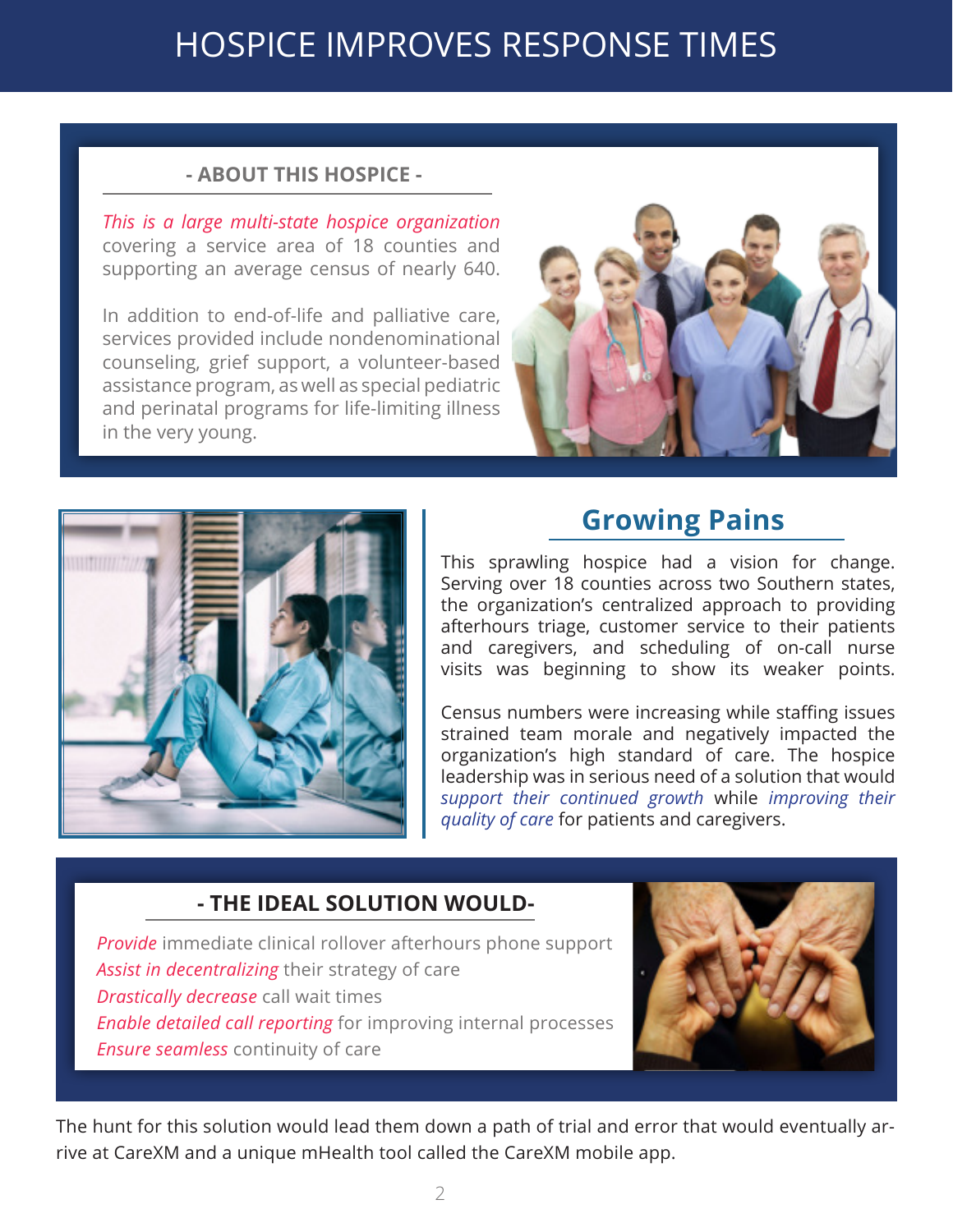## **Finding the Best Fit**

Prior to finding a fit with CareXM, the organization trialed four different approaches to reduce response times with varying levels of success.



#### **Trial 1: Local Answering Service**

Pros: Live answer of calls with a warm-transfer to the on-call nurses. Cons: Still had service failures and long wait times. Non-clinical, creating a delay in service and added stress for the patient.



#### **Trial 2: 24x7 In-House Staff**

Pros: Faster response times. Able to offer clinical support during call. Cons: Staffing costs at an all-time high, especially during low call volume.



#### **Trial 3: Hybrid Approach**

*(In-house staff until midnight/answering service from midnight to 8AM)* Pros: Somewhat improved speed-to-answer rate. Cons: Response times not consistently better. Still had service failures.



#### **Trial 4: Adding Telephony Solution**

*(Calls routed thru system directly to nurse and roll-over to an administrator)* Pros: Most successful solution of the four trials. Callers linked directly to the centralized triage nurses and could wait in a queue until the nurses were available. Cons: Major pitfall if the nurse was unavailable or on another call. Callers sent to queue but still some callers experienced up to a 15-minute wait time. After 15 minutes, caller connected to non-clinical administrator, creating further delays in care.

# *CareXM worked with us to ensure seamless continuity of care* " "

#### **CareXM Responds to An S.O.S.**

The hospice's vision for change saw the organization embracing a solution that would assist them through the transformative journey they had already begun. This solution would not only allow them to decentralize their strategy of care, but would scale with their continued rate of growth while enabling them to provide prompt and compassionate care to their patients and caregivers.

The need for this solution peaked when their central team of 5 afterhours triage nurses dropped down to 3 and it became a struggle to provide quality customer service for approximately 400 patients and counting. The hospice approached CareXM in a state of crisis:

- Hold times were at 10 to 15 minutes
- Wait times for a visit were at 1 to 1.5 hours
- Interim solutions were costly and/or ineffective
- Census numbers were increasing while staff morale suffered

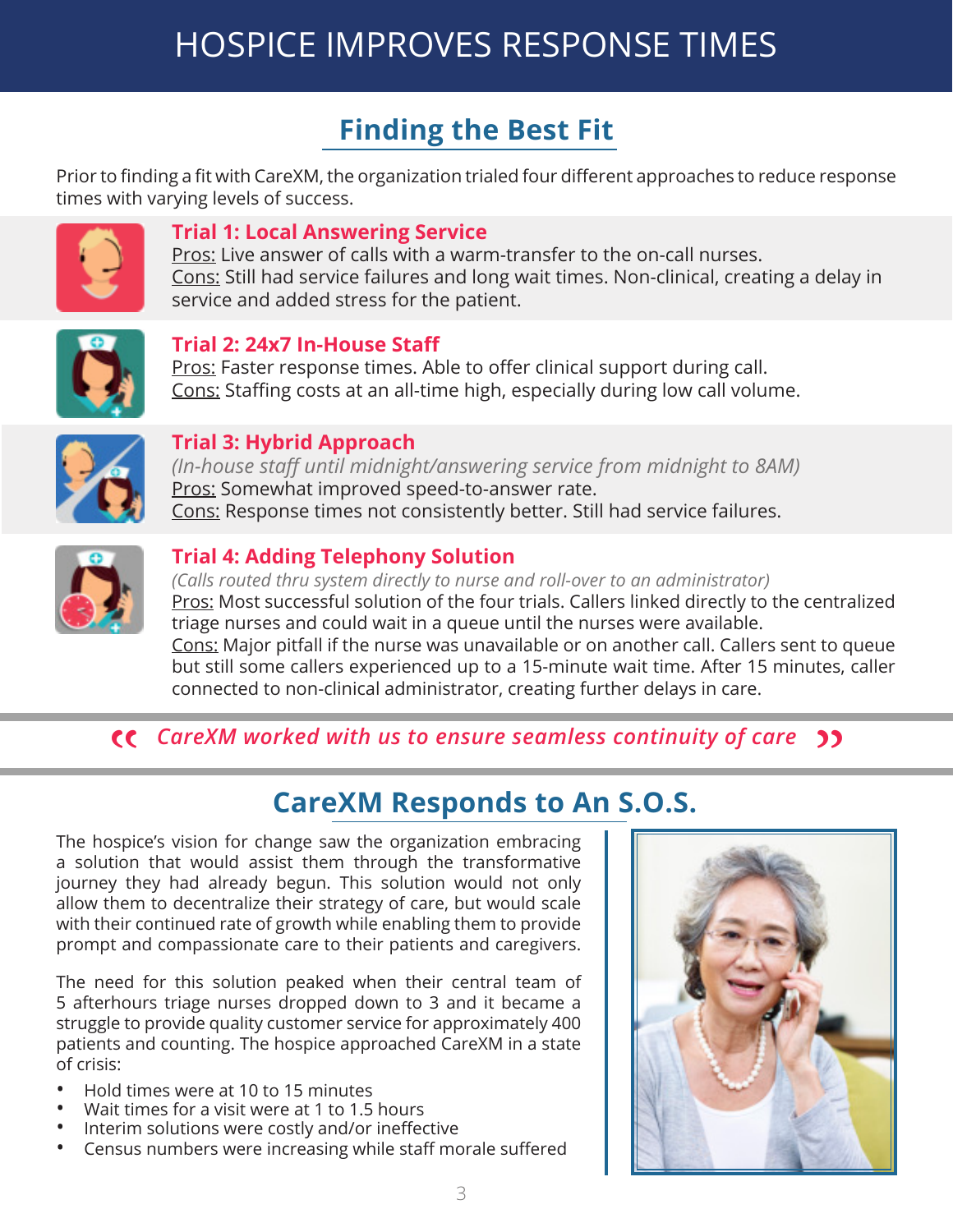

\*Photo courtesy of Great Place to Work

Within just months of implementation, the services provided by CareXM, along with the staff-wide deployment of the CareXM mobile app, helped the hospice to:

- Reduce call wait times to <30 seconds
- Cut visit wait times by two-thirds (20 minutes)
- Provide invaluable continuity of care
- Re-energize staff and boost morale
- Provide around-the-clock clinical phone support
- Reduce afterhours call volume by 50%
- Realize an annual expenditure of at least \$150k in the first year

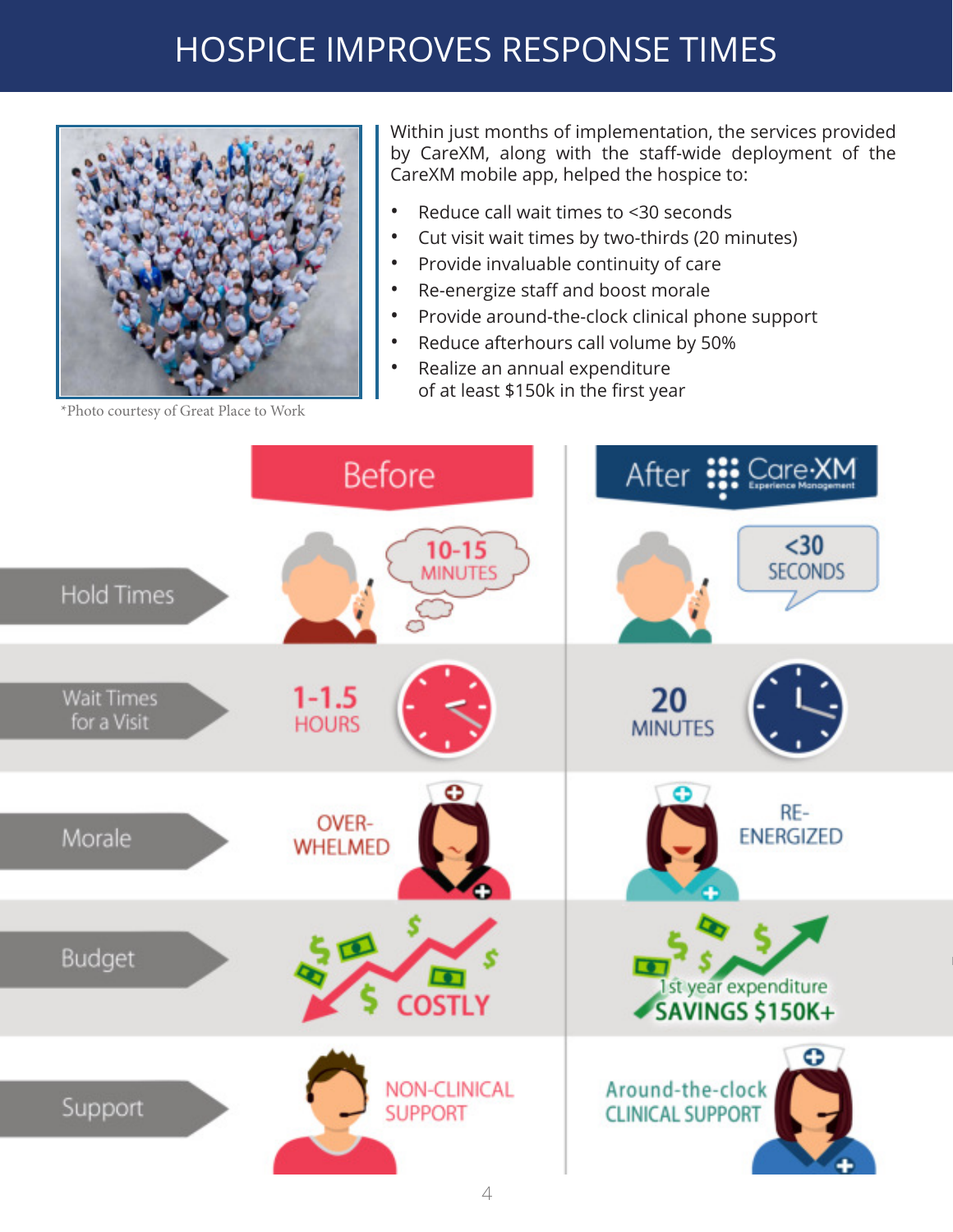#### **A CareXM Solution**

The mission to reduce response times led the hospice organization to investigate solutions with third party service providers that offered a bit more than backup phone support. What they were looking for was longevity, a solution that would sustain the broader changes the organization was making internally for its future growth.

"We had a vision," stated the hospice's CIO and Product Manager. "And the services offered by CareXM seemed specifically designed for making that vision a reality."

After demoing a number of other providers, the hospice organization found CareXM's mobile app especially intriguing. In the efforts of decentralizing their strategy of care, the CareXM mobile app would help empower their 10 teams across a service area of 18 counties.





#### **- EMPOWERING TEAMS BY -**

*Facilitating* seamless call routing directly to the local on-call nurses

*Providing call recording* for quality assurance and training

*Enabling reporting* of call types and volume to improve internal processes

"Much of the infrastructure was already in place to make the use of the CareXM's mobile app a natural fit in our care process," stated the CIO. "For example, each of our offices had its own local number, though we had our patients calling into one central number at the time. Decentralizing was a matter of linking those local numbers to the CareXM mobile app and reeducating our patients on the number to call for their location."

# **CC** We were able to cut our afterhours call volume in half 22<br> **COLOGITY COLOGITY OF CHANGE**



### **Obstacles of Change**

But the process of implementation still had its kinks. According to the CIO, many of the on-call nurses were uncomfortable with taking calls cold, having grown used to warm transfers by the central triage team. "However," she stated, "everyone who stayed on through the change quickly realized that the anticipation of change was far worse than the actual process of adapting to something new."